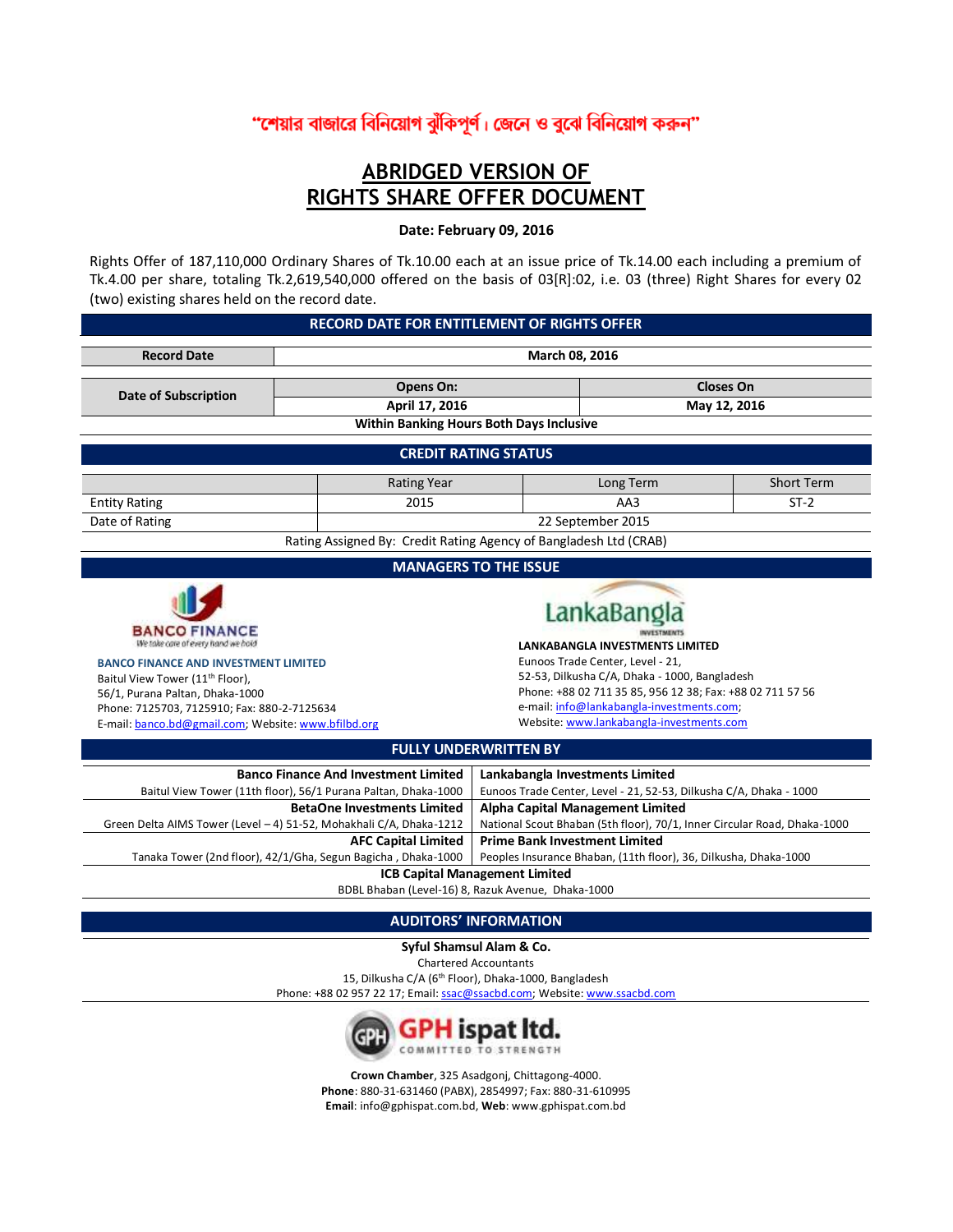#### **DISCLAIMER**

**As per provision of the Depository Act, 1999 and regulation made there under, rights share shall only be issued in dematerialized condition. An applicant must apply for allotment of rights shares mentioning his/her Beneficiary Owner (BO) Account number in the application form.**

#### **SPECIAL NOTE**

Please read the ROD carefully which includes "risk factors" before taking your investment decision.

Payments for the full value of shares applied for shall be made with designated branches of bankers to the issue by cash/pay order/demand draft payable to **"GPH Ispat Limited"** and crossed. The pay order/demand draft for payment of share price must be drawn on a company in the same town to which the application form has been submitted. It is to be noted that all transactions above tk.1.00 lac must be effected through demand draft/crossed cheque/pay orders.

#### **AVAILABILITY OF RIGHTS SHARE OFFER DOCUMENT**

The issuer shall deliver offer document to the shareholders as required by rule 9(1)(e) of the Securities and Exchange Commission (Rights Issue) Rules, 2006. Moreover, rights shares offer document is available in the following addresses:

| <b>Name &amp; Address</b>                                |                                | <b>Contact Person</b>        | <b>Telephone Number</b> |                  | <b>Website Address</b>              |
|----------------------------------------------------------|--------------------------------|------------------------------|-------------------------|------------------|-------------------------------------|
| <b>GPH Ispat Limited</b>                                 | Arafat Kamal, FCA              |                              | +88 031 631460 (PABX)   |                  | www.gphispat.com.bd                 |
| Crown Chamber, 325 Asadgonj,                             |                                | Company Secretary            |                         | +88 031 2854997  |                                     |
| Chittagong-4000.                                         |                                |                              |                         |                  |                                     |
| <b>Banco Finance And Investment Limited</b>              |                                | <b>Mohammad Hamdul Islam</b> |                         | +88 02 712 57 03 | www.bfilbd.org                      |
| Baitul View Tower (11th Floor), 56/1                     |                                | Managing Director & CEO      |                         | +88 02 712 59 10 |                                     |
| Purana Paltan, Dhaka-1000                                |                                |                              |                         |                  |                                     |
| LankaBangla Investments Limited                          | Khandakar Kayes Hasan, CFA     |                              | +88 02 711 35 85        |                  | www.lankabangla-                    |
| Eunoos Trade Center, Level - 21                          | <b>Chief Executive Officer</b> |                              | +88 02 956 12 38        |                  | investments.com                     |
| 52-53, Dilkusha C/A, Dhaka - 1000                        |                                |                              |                         |                  |                                     |
| <b>STOCK EXCHANGES</b>                                   |                                | <b>AVAILABLE AT</b>          |                         |                  | <b>CONTACT NUMBER</b>               |
| <b>Dhaka Stock Exchange Limited (DSE)</b>                |                                |                              |                         |                  | Tel: +88 02 956 46 01-7,            |
| Stock Exchange Building, 9/F, Motijheel C/A,             |                                | <b>DSE Library</b>           |                         |                  | 02 966 69 44-8                      |
| Dhaka - 1000                                             |                                |                              |                         |                  | Fax: +88 02 956 97 55               |
| <b>Chittagong Stock Exchange Limited (CSE)</b>           |                                |                              |                         |                  | Tel: +88 031 714 632-3, 031 720 871 |
| CSE Building, 1080, Sheikh Mujib Road, Chittagong - 4100 |                                | <b>CSE Library</b>           |                         |                  | +88 02 951 39 11-15                 |
|                                                          |                                |                              |                         |                  | Fax: +88 031 714 101                |

#### **CORPORATE STATUS AND BACKGROUND**

GPH Ispat Limited is one of the leading integrated steel manufacturing companies in Bangladesh engaged in manufacturing of M. S. Billet & M. S. Rod. The Company was incorporated in Bangladesh on 17 May 2006 as a Private Company limited by shares under the Companies Act 1994. The commercial production of the factory commenced on 21 August 2008. The Company subsequently converted into a Public Limited Company.

GPH became listed with Dhaka Stock Exchange Limited and Chittagong Stock Exchange Limited during April 2012. The registered office and principal place of business of the company is located at Crown Chamber, 325 Asadgonj, Chittagong, and its factory is situated at Masjiddah, Kumira, Sitakunda, Chittagong.

#### **NATURE OF BUSINESS**

The principal activities of the company are setting up plants for manufacturing and trading of iron products and steel materials of all kinds or other metallic or allied materials and marketing thereof.

#### **PURPOSE OF RAISING FUND THROUGH RIGHTS ISSUE**

The objective of behind the issuance of Rights Share is to enhancement of production capacity of MS Billet by 840,000 M. Ton (per annum) for enhancement of total capacity to 1,008,000 M. Ton (per annum) and MS Rod and Section Product by 640,000 M. Ton (per annum) for enhancement of total capacity to 760,000 M. Ton (per annum). It is to be noted that, the present annual production capacity of MS Billet is 168,000 M. Ton and MS Rod is 120,000 M. Ton.

| $Sd$ /-                        | $Sd$ /-                        |
|--------------------------------|--------------------------------|
| <b>Mohammed Jahangir Alam</b>  | Kamrul Islam. FCA              |
| <b>Managing Director</b>       | <b>Chief Financial Officer</b> |
| <b>IMPLEMENTATION SCHEDULE</b> |                                |

The proceeds received from right issue will be implemented in the following manner:

| <b>Purpose</b>                                                                                                                                          | <b>Total Price (BDT in Million)</b> | <b>Implementation Period</b>                 |  |  |  |  |
|---------------------------------------------------------------------------------------------------------------------------------------------------------|-------------------------------------|----------------------------------------------|--|--|--|--|
| <b>Business expansion:</b> enhancement of production capacity of MS<br>Billet for 840,000 MT and MS Rod and Section product for 640,000<br>MT per annum | 12,501.70                           | Within 24 months after<br>receiving the Fund |  |  |  |  |
| <b>Rights Issue Expenses</b>                                                                                                                            | 19.54                               | Within 30 days after<br>receiving the Fund   |  |  |  |  |
| Total:                                                                                                                                                  | 12,521.24                           |                                              |  |  |  |  |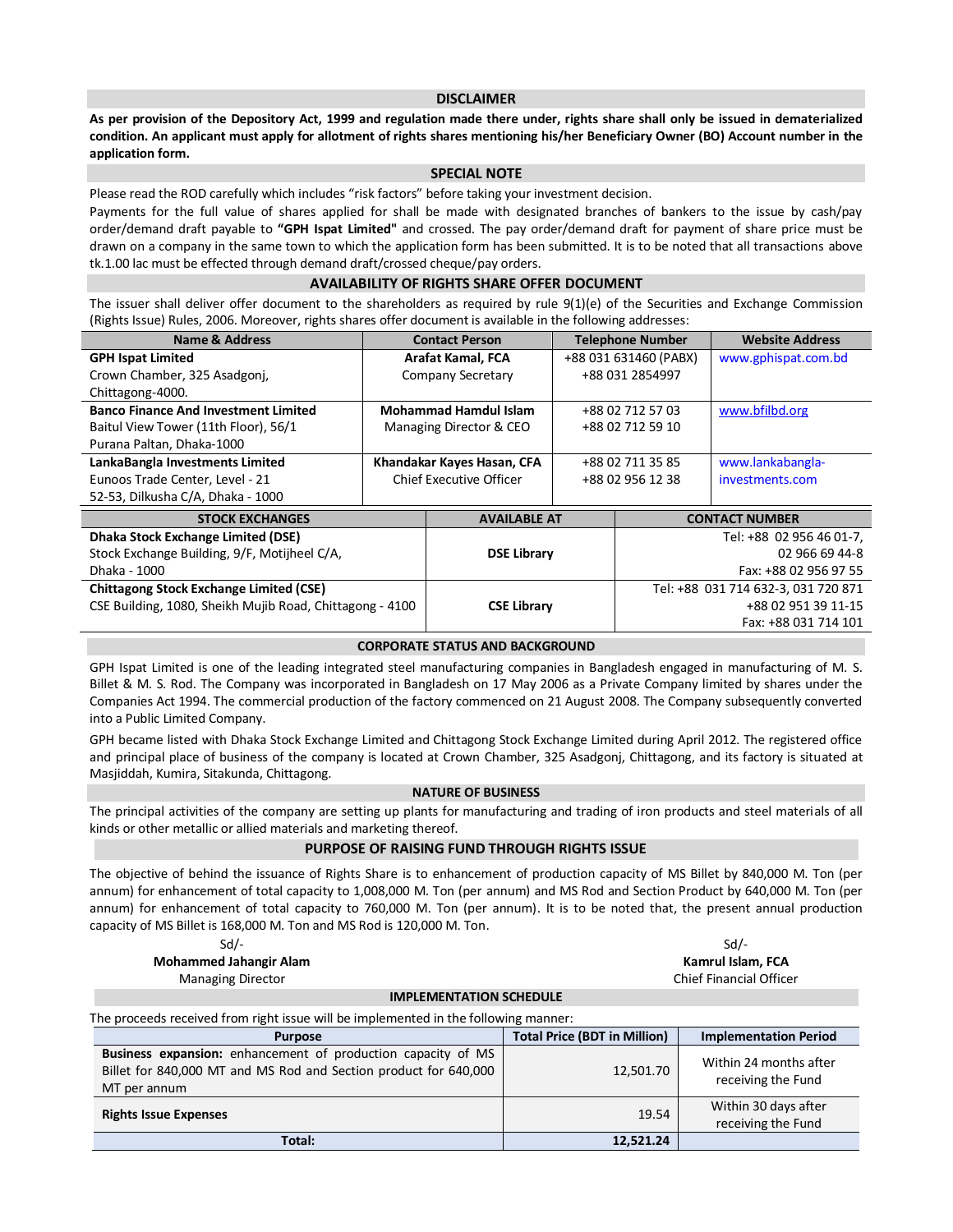| <b>BREAK-DOWN OF BUSINESS EXPANSION (AMOUNT IN MILLION)</b> |                      |                          |                              |  |  |  |
|-------------------------------------------------------------|----------------------|--------------------------|------------------------------|--|--|--|
| <b>Particulars</b>                                          | <b>Amount in BDT</b> |                          | <b>Source of Fund</b>        |  |  |  |
|                                                             |                      | <b>Right Issue</b>       | <b>Financial Institution</b> |  |  |  |
| Land & Building/Civil Works                                 | 2,564.60             | 2,300.00                 | 264.60                       |  |  |  |
| Plant & Machinery                                           | 7,805.10             |                          | 7,805.10                     |  |  |  |
| Erection & Installation of Machinery                        | 730.00               | 300.00                   | 430.00                       |  |  |  |
| Electrical sub-station installation                         | 1,027.00             |                          | 1,027.00                     |  |  |  |
| Furniture, fixture & office equipment                       | 50.00                |                          | 50.00                        |  |  |  |
| <b>Motor Vehicle</b>                                        | 50.00                | ۰                        | 50.00                        |  |  |  |
| Logistic Vehicle                                            | 150.00               |                          | 150.00                       |  |  |  |
| Computer & Accessories                                      | 25.00                | $\overline{\phantom{0}}$ | 25.00                        |  |  |  |
| Pre-opeating expenses                                       | 100.00               |                          | 100.00                       |  |  |  |
|                                                             | 12,501.70            | 2,600.00                 | 9,901.70                     |  |  |  |
| Right Issue Expenses                                        | 19.54                | 19.54                    |                              |  |  |  |
| Total:                                                      | 12,521.24            | 2,619.54                 | 9,901.70                     |  |  |  |
|                                                             |                      |                          |                              |  |  |  |

**BREAK-DOWN OF BUSINESS EXPANSION (AMOUNT IN MILLION)**

**Sd/-**

**Mohammed Jahangir Alam**

Managing Director

**Sd/- Kamrul Islam, FCA**

#### Chief Financial Officer

### **AUDITORS REPORT IN PURSUANCE OF SECTION 135(1) UNDER PARA 24(1) OF PART – II OF THE THIRD SCHEDULE OF COMPANIES ACT 1994.**

We, as the auditors of the above company, having examined the Financial Statements of GPH Ispat Limited for the period ended on 31 January 2015 and also for the year ended 30 April 2013 and 2014 and the figures extracted from the Financial Statements for the remaining years ended 30 April 2012, 2011 and 2010, which were audited by Hoda Vasi Chowdhury & Co., Chartered Accountants, in pursuance of Section 135 (1) under para 24 (1) of part II of the schedule III of the Companies Act 1994, report that:

The company was formed and incorporated with the Registrar of Joint Stock Companies and Firms in Bangladesh on 17 May 2006 under the Companies Act 1994 as a private company limited by shares. The company, subsequently, was converted into a public limited company on 18 December 2009 under the Companies Act 1994 and became listed with Dhaka Stock Exchange Limited and Chittagong Stock Exchange Limited during April 2012.

**1. The Statements of Financial Position & Operating Result of GPH ISPAT LIMITED are as follows A. Statement of Financial Position**

|                                              | 1/31/2015<br>Taka | 4/30/2014<br>Taka | 4/30/2013<br>Taka | 4/30/2012<br>Taka | 4/30/2011<br>Taka | 4/30/2010<br>Taka |
|----------------------------------------------|-------------------|-------------------|-------------------|-------------------|-------------------|-------------------|
| <b>ASSETS</b>                                |                   |                   |                   |                   |                   |                   |
| <b>Non-current assets</b>                    |                   |                   |                   |                   |                   |                   |
| Property, plant and equipment                | 1,626,316,386     | 1,653,993,556     | 1,655,865,208     | 1,170,043,551     | 1,110,647,506     | 1,044,019,480     |
| Capital work in progress                     |                   |                   |                   | 471,738,276       | 301,488,186       |                   |
| Intangible asset                             | 652,500           | 720,000           | 810,000           |                   |                   |                   |
| Investments                                  | 182,957,785       | 176,717,739       | 40,167,956        | 27,745,270        | 14,887,032        | 2,009,360         |
| <b>Total non-current assets</b>              | 1,809,926,671     | 1,831,431,295     | 1,696,843,164     | 1,669,527,097     | 1,427,022,724     | 1,046,028,840     |
| <b>Current assets</b>                        |                   |                   |                   |                   |                   |                   |
| Short term investment                        | 220,715,641       |                   |                   |                   |                   |                   |
| Advances, deposits and prepayments           | 393,062,193       | 255,000,648       | 305,519,433       | 490,326,452       | 449,451,790       | 211,769,773       |
| Inventories                                  | 2,843,526,277     | 2,488,344,541     | 1,920,270,684     | 2,152,511,414     | 1,591,242,389     | 861,211,826       |
| Trade receivables                            | 1,094,086,865     | 1,029,049,013     | 778,858,786       | 714,892,582       | 462,647,365       | 298,485,583       |
| Cash and cash equivalents                    | 113,162,693       | 242,653,880       | 205,785,767       | 172,380,655       | 63,947,648        | 35,910,762        |
| <b>Total current assets</b>                  | 4,664,553,669     | 4,015,048,082     | 3,210,434,670     | 3,530,111,103     | 2,567,289,192     | 1,407,377,943     |
| <b>TOTAL ASSETS</b>                          | 6,474,480,340     | 5,846,479,377     | 4,907,277,834     | 5,199,638,200     | 3,994,311,916     | 2,453,406,783     |
| <b>EQUITY AND LIABILITIES</b>                |                   |                   |                   |                   |                   |                   |
| Equity                                       |                   |                   |                   |                   |                   |                   |
| Share capital                                | 1,247,400,000     | 1,188,000,000     | 1,080,000,000     | 900,000,000       | 500,000,000       | 500,000,000       |
| Share premium                                | 388,000,000       | 388,000,000       | 388,000,000       | 388,000,000       |                   |                   |
| Tax holiday reserve                          | 13,554,021        | 13,554,021        | 112,354,364       | 159,472,583       | 103,729,009       | 49,446,718        |
| Retained earnings                            | 345,840,494       | 341,413,754       | 233,760,361       | 209,559,941       | 8,015,768         | 79,387,934        |
|                                              | 1,994,794,515     | 1,930,967,775     | 1,814,114,725     | 1,657,032,524     | 611,744,777       | 628,834,652       |
| <b>Non-current liabilities</b>               |                   |                   |                   |                   |                   |                   |
| Long term portion of Term Loan               | 78,647,158        | 126,356,058       | 146,795,759       | 983,615,470       | 805,477,668       | 651,220,752       |
| Long term portion of Lease Liabilities       | 32,843,173        | 50,498,231        | 41,642,977        | 51,902,334        | 54,546,064        | 24,059,928        |
| Provision for Deferred Tax                   | 114,673,561       | 103,251,169       | 61,472,103        | 18,708,205        |                   |                   |
| <b>Total non-current liabilities</b>         | 226,163,892       | 280,105,458       | 249,910,839       | 1,054,226,009     | 860,023,732       | 675,280,680       |
| <b>Current liabilities</b>                   |                   |                   |                   |                   |                   |                   |
| Current portion of long term loan            | 63,096,655        | 53,977,759        | 38,471,440        | 134,185,014       | 120,312,595       | 105,187,880       |
| Current portion of finance lease obligations | 24,038,233        | 21,732,892        | 19,713,535        | 24,497,701        | 17,465,991        | 8,318,316         |
| Short term borrowings                        | 3,438,930,640     | 3,100,852,139     | 2,655,646,109     | 2,146,319,332     | 2,115,349,096     | 994,491,263       |
| Creditors and accruals                       | 646,308,319       | 367,374,612       | 83,589,096        | 149,794,188       | 38,734,303        | 38,935,208        |
| Provision for tax                            | 81,148,086        | 91,468,742        | 45,832,090        | 33,583,432        | 30,681,422        | 2,358,784         |
| Proposed Dividend                            |                   |                   |                   |                   | 200,000,000       |                   |
|                                              | 4,253,521,933     | 3,635,406,144     | 2,843,252,270     | 2,488,379,667     | 2,522,543,407     | 1,149,291,451     |
| <b>Total Liabilities</b>                     | 4,479,685,825     | 3,915,511,602     | 3,093,163,109     | 3,542,605,676     | 3,382,567,139     | 1,824,572,131     |
| <b>TOTAL EQUITY &amp; LIABILITIES</b>        | 6,474,480,340     | 5,846,479,377     | 4,907,277,834     | 5,199,638,200     | 3,994,311,916     | 2,453,406,783     |

Sd/- **Chittagong, 12 May 2015 Syful Shamsul Alam & Co.** Chartered Accountants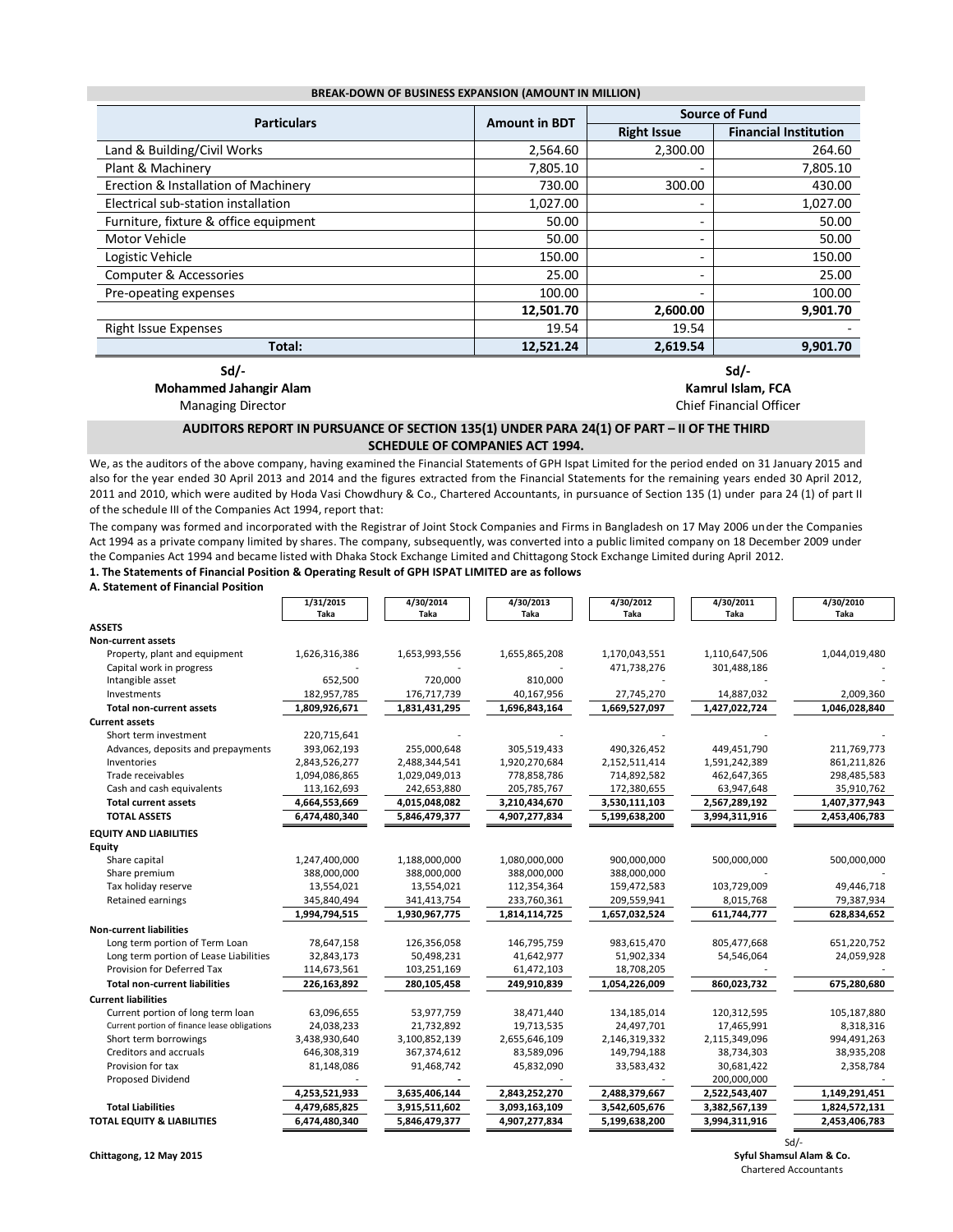## **B. Statement of Operating Result**

|                                                               | 01 May 2014 to<br>31 January<br>2015 | 01 May 2013<br>to<br>30 April 2014 | 01 May 2012<br>to<br>30 April 2013 | 01 May 2011<br>to<br>30 April 2012 | 01 May 2010<br>to<br>30 April 2011 | 01 May 2009 to<br>30 April 2010  |
|---------------------------------------------------------------|--------------------------------------|------------------------------------|------------------------------------|------------------------------------|------------------------------------|----------------------------------|
|                                                               | Taka                                 | Taka                               | Taka                               | Taka                               | Taka                               | <b>Taka</b>                      |
| Net Turnover<br>Cost of Sales                                 | 4,010,042,579<br>(3,304,409,894)     | 4,687,216,381<br>(3,819,621,077)   | 5,387,428,105<br>(4,521,129,044)   | 4,386,316,699<br>(3,572,803,464)   | 3,688,519,184<br>(3,044,732,767)   | 3,223,787,065<br>(2,817,640,942) |
| <b>Gross Profit</b>                                           | 705,632,685                          | 867,595,304                        | 866,299,061                        | 813,513,235                        | 643,786,417                        | 406,146,123                      |
| <b>Administrative Expenses</b>                                | (66, 014, 511)                       | (77, 956, 232)                     | (70, 422, 608)                     | (74, 388, 621)                     | (50, 935, 771)                     | (27, 350, 949)                   |
| Selling & Distribution Expenses                               | (60, 676, 643)                       | (77, 973, 999)                     | (77, 297, 245)                     | (66, 684, 848)                     | (66, 399, 399)                     | (53,078,588)                     |
| Profit from operating activities                              | 578,941,531                          | 711,665,073                        | 718,579,208                        | 672,439,766                        | 526,451,247                        | 325,716,586                      |
| <b>Financial Expenses</b>                                     | (255, 589, 108)                      | (329, 037, 017)                    | (385, 172, 618)                    | (377, 826, 138)                    | (307, 777, 860)                    | (218, 555, 336)                  |
| <b>Profit before Amortization</b>                             | 323,352,423                          | 382,628,056                        | 333,406,590                        | 294,613,628                        | 218,673,387                        | 107,161,249                      |
| Amortization of Preliminary<br>Expenses                       |                                      |                                    |                                    |                                    |                                    | (199, 715)                       |
| Profit before non-operating income                            | 323,352,423                          | 382,628,056                        | 333,406,590                        | 294,613,628                        | 218,673,387                        | 106,961,534                      |
| Non-operating income                                          | 19,604,893                           | 50,163,736                         | 23,616,399                         | 23,301,493                         | 3,121,013                          | 4,468,362                        |
| Profit/(Loss) on Investment                                   | 6,182,546                            | (1, 155, 046)                      |                                    |                                    |                                    |                                  |
| <b>Profit before WPPF</b>                                     | 349,139,862                          | 431,636,746                        | 357,022,989                        | 317,915,121                        | 221,794,400                        | 111,429,896                      |
| Contribution to WPPF @ 5% after<br>charging WPPF              | (17, 456, 993)                       | (21,581,837)                       | (17,851,149)                       | (15,895,756)                       | (10, 561, 638)                     |                                  |
| <b>Profit before Tax &amp; Reserve</b><br>Income tax expenses | 331,682,869                          | 410,054,909                        | 339,171,840                        | 302,019,365                        | 211,232,762                        | 111,429,896                      |
| Current                                                       | (78, 233, 737)                       | (89, 422, 793)                     | (46, 283, 045)                     | (37,969,548)                       | (16, 376, 503)                     | (1, 180, 298)                    |
| Deferred                                                      | (11, 422, 392)                       | (41,779,066)                       | (42, 763, 898)                     | (6,762,070)                        | (11,946,135)                       |                                  |
| <b>Profit after Tax</b>                                       | 242,026,740                          | 278,853,050                        | 250,124,897                        | 257, 287, 747                      | 182,910,124                        | 110,249,598                      |
| <b>Tax Holiday Reserves</b>                                   |                                      | (9, 199, 657)                      | (42, 881, 781)                     | (55, 743, 574)                     | (54, 282, 291)                     | (42, 784, 614)                   |
| <b>Profit after Tax &amp; Reserve</b>                         | 242,026,740                          | 269,653,393                        | 207,243,116                        | 201,544,173                        | 128,627,833                        | 67,464,985                       |
| Unappropriated Profit, brought<br>forward                     |                                      |                                    |                                    |                                    | 79,387,935                         | 11,922,950                       |
| Profit available for appropriation                            | 242,026,741                          | 269,653,393                        | 207,243,117                        | 201,544,174                        | 208,015,768                        | 79,387,935                       |
| 2. Dividend declared:                                         |                                      |                                    |                                    |                                    |                                    |                                  |
| Cash dividend - %                                             | None                                 | 15%                                | 15%                                | 10%                                | None                               | None                             |
| Stock dividend (Bonus share) - %                              | None                                 | 5%                                 | 10%                                | 20%                                | 40%                                | None                             |

**3. Subsidiary company**

The company has no subsidiary company.

Sd/- **Chittagong, 12 May 2015 Syful Shamsul Alam & Co.** Chartered Accountants

# **COMPOSITION OF SHAREHOLDING POSITION OF THE COMPANY**

| Sl. No.      | <b>Particulars</b>     | No. of Shares | <b>Amount in BDT</b> | % of Total Shares |
|--------------|------------------------|---------------|----------------------|-------------------|
| ᅩ.           | Sponsors and Directors | 69,888,160    | 698,881,600          | 56.03             |
| 2.           | <b>General Public</b>  | 35,993,982    | 359,939,820          | 28.85             |
| 3.           | <b>Institutions</b>    | 18,857,858    | 188,578,580          | 15.12             |
| 4.           | Government             |               |                      | ٠                 |
| <b>Total</b> |                        | 124,740,000   | 1,247,400,000        | 100%              |

## **DIRECTORS' TAKE-UP IN THE RIGHTS OFFER**

Directors are expected to exercise in full their portion of Rights Share Offer:

| SI.<br>No.       | <b>Name</b>                        | <b>Status</b>                                     | Number of<br><b>Share held</b> | Nos. of Shares<br>to be taken | Nos. of Shares to<br>be renounced |
|------------------|------------------------------------|---------------------------------------------------|--------------------------------|-------------------------------|-----------------------------------|
| $\overline{1}$ . | Mr. Md. Alamgir Kabir              | Chairman                                          | 6,001,600                      | 9,002,400                     | <b>Nil</b>                        |
| 2.               | Mr. Mohammed Jahangir Alam         | <b>Managing Director</b>                          | 37,410,000                     | 56,115,000                    | Nil                               |
| 3.               | Mr. Md. Abdur Rouf                 | <b>Director</b>                                   | 3,742,200                      | 5,613,300                     | <b>Nil</b>                        |
| 4.               | Mr. Md. Almas Shimul               | Director & Additional<br><b>Managing Director</b> | 13,503,600                     | 20,255,400                    | Nil                               |
| 5.               | Mr. Md. Ashrafuzzaman              | <b>Director</b>                                   | 3,742,200                      | 5,613,300                     | Nil                               |
| 6.               | Mr. Md. Abdul Ahad                 | Director                                          | 2,993,760                      | 4,490,640                     | Nil                               |
| 7.               | Mr. Md. Azizul Hoque               | <b>Director</b>                                   | 2,494,800                      | 3,742,200                     | Nil                               |
| 8.               | Professor Dr. Mohammad Saleh Jahur | Independent Director                              |                                |                               |                                   |
| 9.               | Mr. Md. Velayet Hossain            | Independent Director                              |                                |                               |                                   |